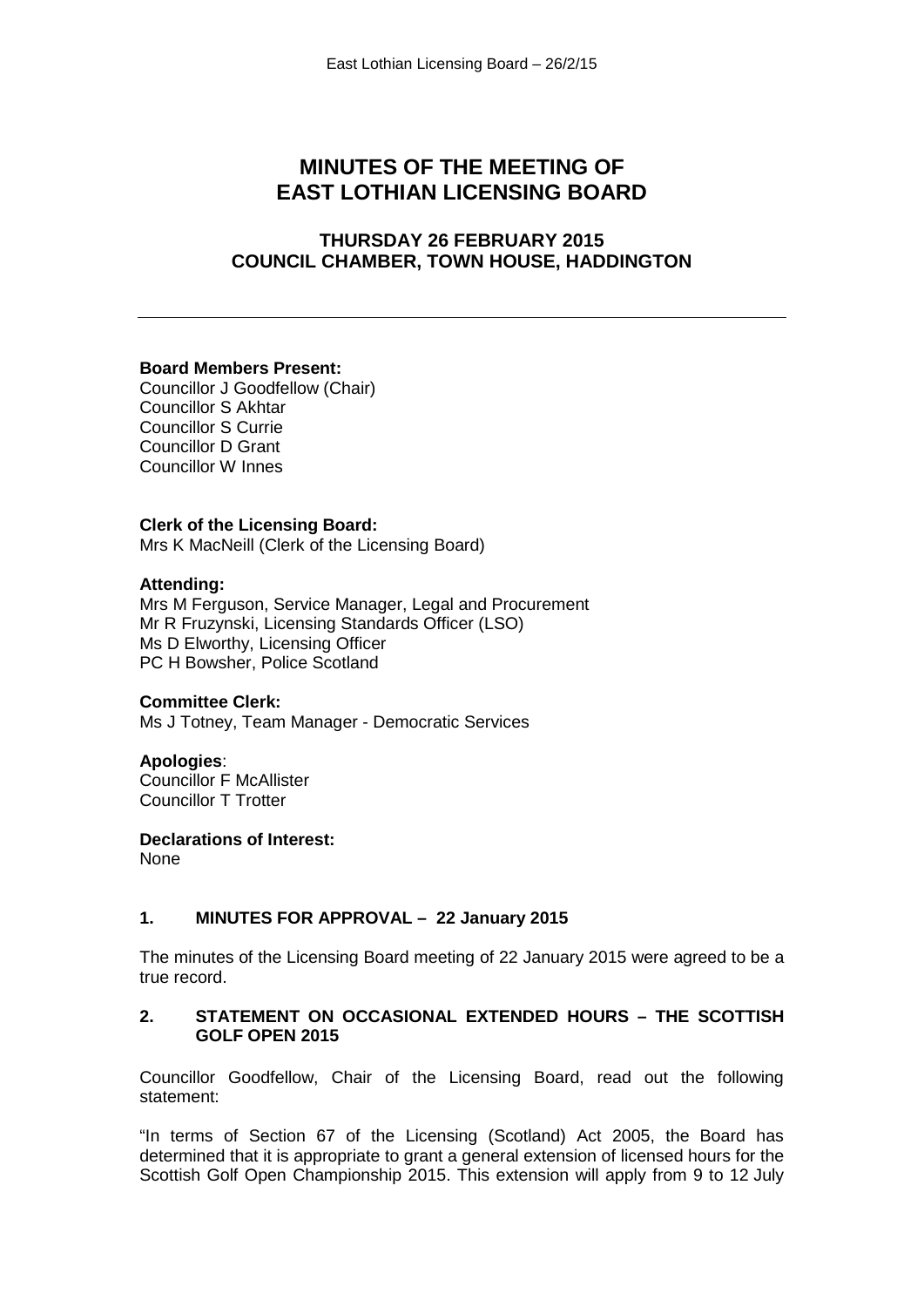2015 inclusive and will allow an extension of the terminal hours for the sale of alcohol until 1am. This extension will only apply to on-sales and not to off-sales of alcohol. There will be no general extensions beyond this although any applications for extended hours outwith the general extension will be considered on a case-by-case basis. It should be noted that such applications will require to be submitted no later than Friday 31 May 2015."

# **3. VARIATIONS OF PREMISES LICENCE**

# **(i) ASDA Stores Ltd, Spott Road, Dunbar**

Mr Taylor, Gosschalks Solicitors, was present to represent the applicant.

The Clerk informed the Board that the application seeks to amend other activities to say 'The premises are supermarket premises and sell a wide range of products including groceries, household goods, clothing and toys – 6am to Midnight, Monday to Sunday'. The trading hours are currently 8am to 10pm Monday to Sunday. She added that no objections have been received from the public.

Mr Taylor advised that there would be no change to the hours for the sale of alcohol and that Asda Stores Ltd were seeking to increase their trading hours.

### **Decision**

East Lothian Licensing Board agreed to grant the variation of premises licence.

# **(ii) Royal British Legion, Longniddry**

Mr J Eccles was present to represent the applicant.

The Clerk informed the Board that this application seeks to change the licence to an open licence; extend the outdoor drinking area; and extend the terms of children and young persons' access. She added that no objections have been received from the public. The Clerk advised that this application had been continued from the meeting on 22 January 2015. The Board had requested that a representative attend in person to explain how the presumption against refusal could be rebutted as the application for extended hours, in the outside drinking area, engages the overprovision statement.

Mr Eccles stated that the outside drinking area is a small area of ground which has recently been tidied up. He did not consider that the outside drinking area would change the number of patrons who use the premises.

The Licensing Standards Officer (LSO) advised that he has no objection to the application and commended the applicant on the well presented external drinking area.

Insp Harborow advised that Police Scotland has no objection to this application. However, he drew attention to the fact that the application is outwith Board policy with regard to the overprovision statement and requested that the terminal hour for the outside drinking area be 22.00 hours.

Mr Eccles remarked that the outside drinking area is not used after 21.00 hours. He confirmed that he would be agreeable to a local condition which set the terminal hour for this outside area at 21.00 hours.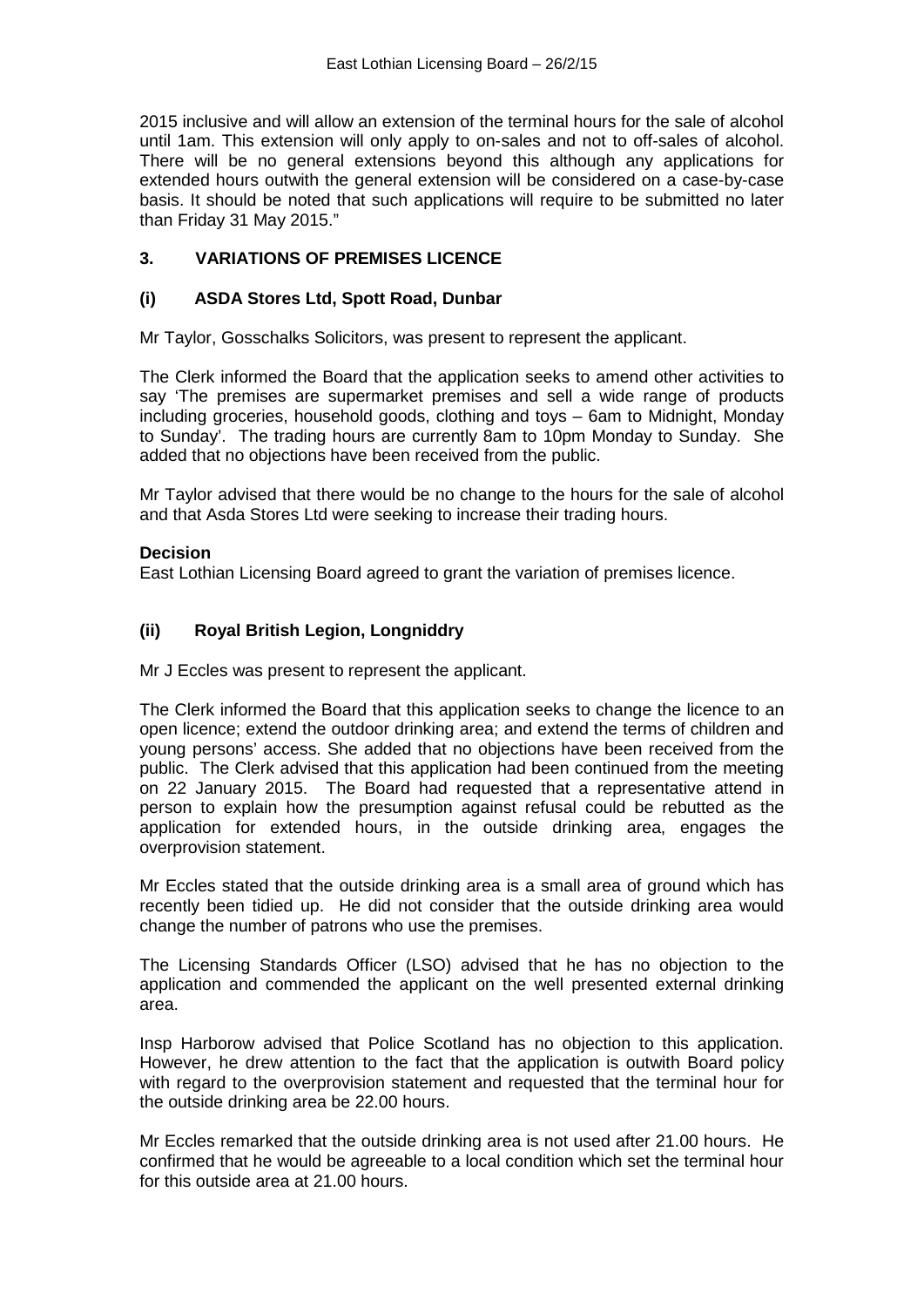Councillor Innes stated that the Royal British Legion, Longniddry, is a first-class establish and he would support the application; a view shared by Councillor Currie.

Councillor Goodfellow referred to the memo from East Lothian Council's Development Control Manager which indicated that retrospective panning permission is required for the use of the outside land as an external drinking area. The Clerk clarified that the applicant would be required to submit a planning application in this respect.

### **Decision**

East Lothian Licensing Board agreed to grant the variation of premises licence subject to a terminal hour of 21.00 hours for the external drinking area.

# **4. PERSONAL LICENCE APPLICATION - Grant Dowie**

Mr Dowie was present.

The Clerk reminded Board members that the application had been continued pending the outcome of a court hearing. She advised that a telephone call had been received this morning from the applicant's representative; Mr A Macdonald of Macdonald Licensing.

Mr Macdonald had advised that the trial date was now set for July 2015 and he had requested that the Board be asked to consider another continuation of this application. Mr Dowie confirmed that he is indeed requesting a further continuation.

Insp Harborow confirmed that the trial date is set for 21 July 2015.

Mr Dowie was agreeable to the application being continued to the meeting of the East Lothian Licensing Board in August 2015.

### **Decision**

East Lothian Licensing Board agreed to continue the application to the August 2015 meeting.

### **5. PREMISES LICENCE REVIEW REQUEST – Elphinstone Arms, Main Street, Elphinstone.**

Mrs M Dodd, Premises Manager, was present as an observer.

The Clerk advised that Police Scotland had requested that the premises licence be reviewed and that the Board can decide to uphold this request or not to grant a review. If a review of the premises licence is granted, this would take place at the Board meeting on 26 March 2015.

The LSO had no comment to make. Insp Harborow had nothing to add to the Police Scotland report contained in the Board papers.

Councillor Grant remarked that, on balance, the report from Police Scotland did not contain new information but there was an indication that additional information was available. He requested that the premises licence be reviewed and sought reports